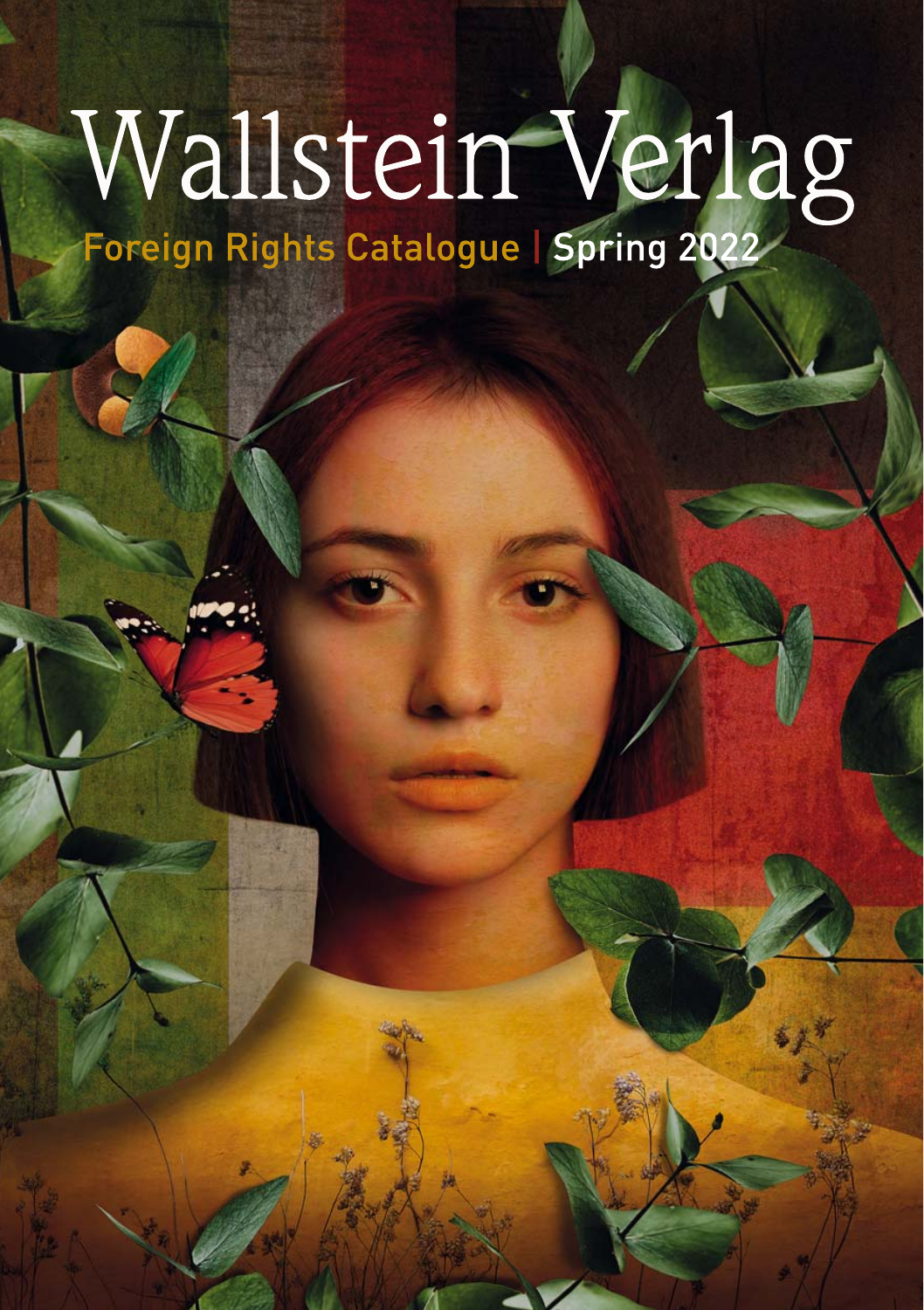

#### **About Wallstein**

Wallstein Publishing was founded in 1986. A major event in the development of the publishing house was the huge success of Ruth Klüger's biography »weiter leben – Eine Jugend« (Still alive) in 1992. Partly due to its high literary quality, this book is one of the most-read literary works written in German on the subject of the holocaust, and has become a »classic of holocaust literature«.

Wallstein continues to add approximately 180 books per year to its list, with an annual turnover of approximately two million euros.

#### **Foreign Rights Manager**

Lena Hartmann T: +49 551 54 898 14 | F: +49 551 54 898 33

Email: **rights@wallstein-verlag.de**

#### **Representatives**

Italy Barbara Griffini, Berla & Griffini Rights Agency, Milano T: +39 02 80504179 | F: +39 02 89010646 Email: griffini@bgagency.it

#### Poland (non-fiction only)

Dr Aleksandra Markiewicz, Literary Agency, Warsaw T: +48 22 665 90 54 Email: aleksandra\_markiewicz@space.pl

#### Spanish speaking World

Sandra Rodericks, Ute Körner Literary Agent, Barcelona T: +34 93 323 89 70 | F: +34 93 451 48 69 Email: sandra.rodericks@uklitag.com

**www.wallstein-verlag.de**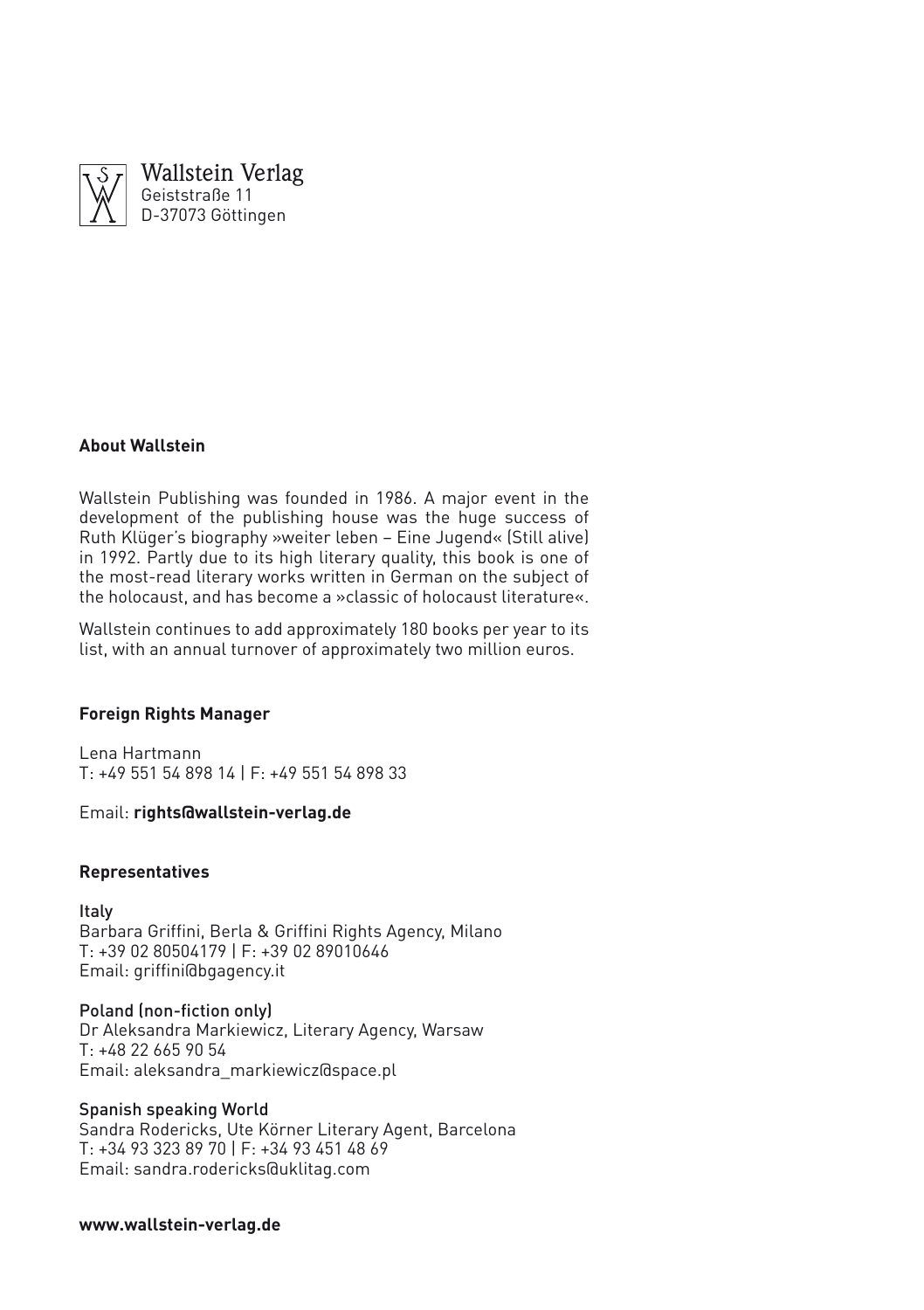#### Content

#### Fiction

- 4 Robert Schneider Book without Meaning
- 5 Teresa Präauer Girl
- 6 Selene Mariani Ellis
- 7 Anna Baar Divân with Slipcover

#### History

- 8 Knut Bergbauer, Sabine Fröhlich and Stefanie Schüler-Springorum Hans Litten Lawyer against Hitler
- 9 **Martin Sabrow** The Rathenau Murder and the German Counter Revolution
- 10 Ole Münch Cutler Street Market
- 11 Jürgen Finger and Benjamin Möckel Economics and Morality in the Long 20<sup>th</sup> Century

#### Cultural Studies

12 **Anna Sophia Messner** Palestine/Israel in View

#### Backlist Highlights

- 15 **Georges-Arthur Goldschmidt** The Obstructed Path | From Post-Exile
- 16 **Leander Fischer** The Trout Steffen Mensching Schermann's Eyes
- 17 Teresa Präauer Happiness is a Bean | Becoming Animal
- 18 Lukas Bärfuss Hagard | Malinois
- 19 **Antie Leetz** Marischa More than a Miracle **Sigmund Freud** Disbelief at the Acropolis
- 20 Magnus Brechtken Reprocessing National Socialism Norman Domeier Global Public and Dictatorship
- 21 **Helena Barop** The Poppy Wars Andreas Ludwig New Towns
- 22 Helga Lüdtke The Bob Stefana Sabin The Blink of an Eve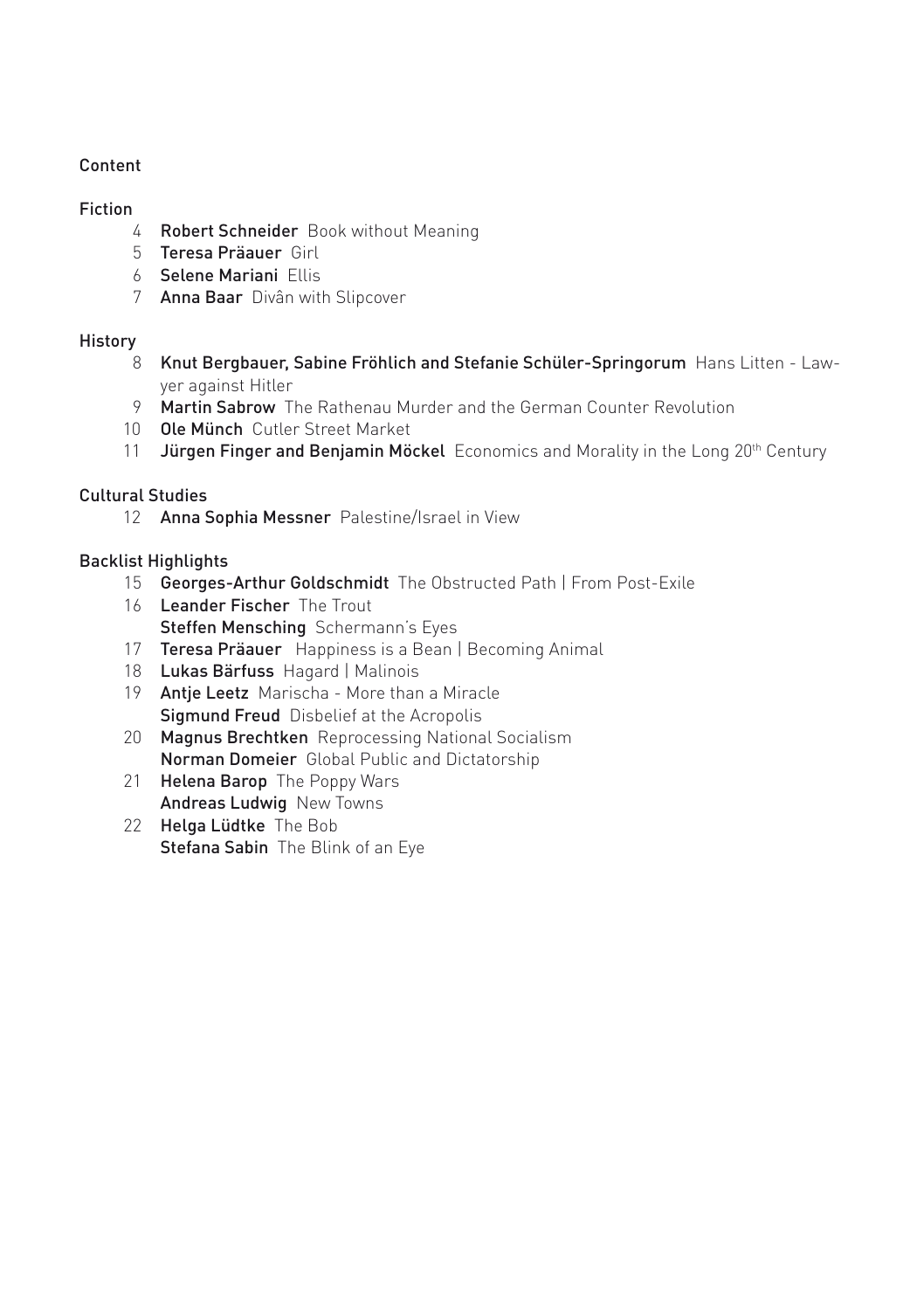Wallstein Verlag **Fiction** 

**101 micro-tales, legends, fables, and reflections on time. Robert Schneider writes unexpectedly, is critical, focuses on what has happened or what is longed for.**

## Robert Schneider **Book without Meaning**



Robert Schneider **Book without Meaning**

212 pages February

In 101 stories, Robert Schneider takes us to ancient Chinese dynasties, to the southern end of Central Park in New York, to the president from the land of the blue mountains, to a village in the Valais or in the Vorarlberg, to Shah Abbas the Great from the Safavid dynasty, or even directly to fairy tale land.

There, for example, he lets two shoes argue about right and left, and about whether these political categories are still useful nowadays. Strawberries mock a lemon that has fallen into a flower bed, or shopping carts debate the limits of the capitalist economy and come to talk about Adorno.

Schneider introduces us to Podrhasky, who encounters death, and to a homeless man who uses grand religious gestures to beg for spare change, leaving a pretty cool teenager at least a little unsettled or maybe even with some insight.

Many stories boil down to a kind of fable morality, or rather, they seem to boil down to it. For often, almost always, Schneider twists the short stories, allowing the unexpected, the contrary, to break in and thus broaden the horizon of the texts, intertwining the authentic and the invented. In doing so, he neither shies away from pathos nor irony, which he sometimes takes to the extreme and absurd.

Robert Schneider born 1961, lives in Vorarlberg / Austria, where he grew up. His novel »Schlafes Bruder« achieved international fame in 1992. The book was translated into 36 languages (e.g. »Brother of Sleep«, Harry N. Abrams, 1995; »Brother of Sleep«, Overlook Book, 2014; »Frére sommeil«, Calmann-Levy, 1995; »Le voci del mondo«, Einaudi, 1994; »Hermana del sueño, Tusquets, 1994; »Wie liefheeft slaapt niet«, Uitgeverijen De Arbeiderspers, 1998) and awarded, among others, the ›Prix Médicis Étranger‹ (Paris) and the ›Premio Grinzane Cavour‹ (Turin). This was followed by the novels »Die Luftgängerin« (1998), »Die Unberührten« (2000), »Schatten« (2002), »Kristus« (2004) and most recently »Die Offenbarung« (2007). His 1993 play »Dreck« (»Dirt«, Ariadne Press, 1996) is still one of the most frequently performed monologues on German-language stages and has been made into a film. He also wrote the children's book »Der Schneeflockensammler« (2020).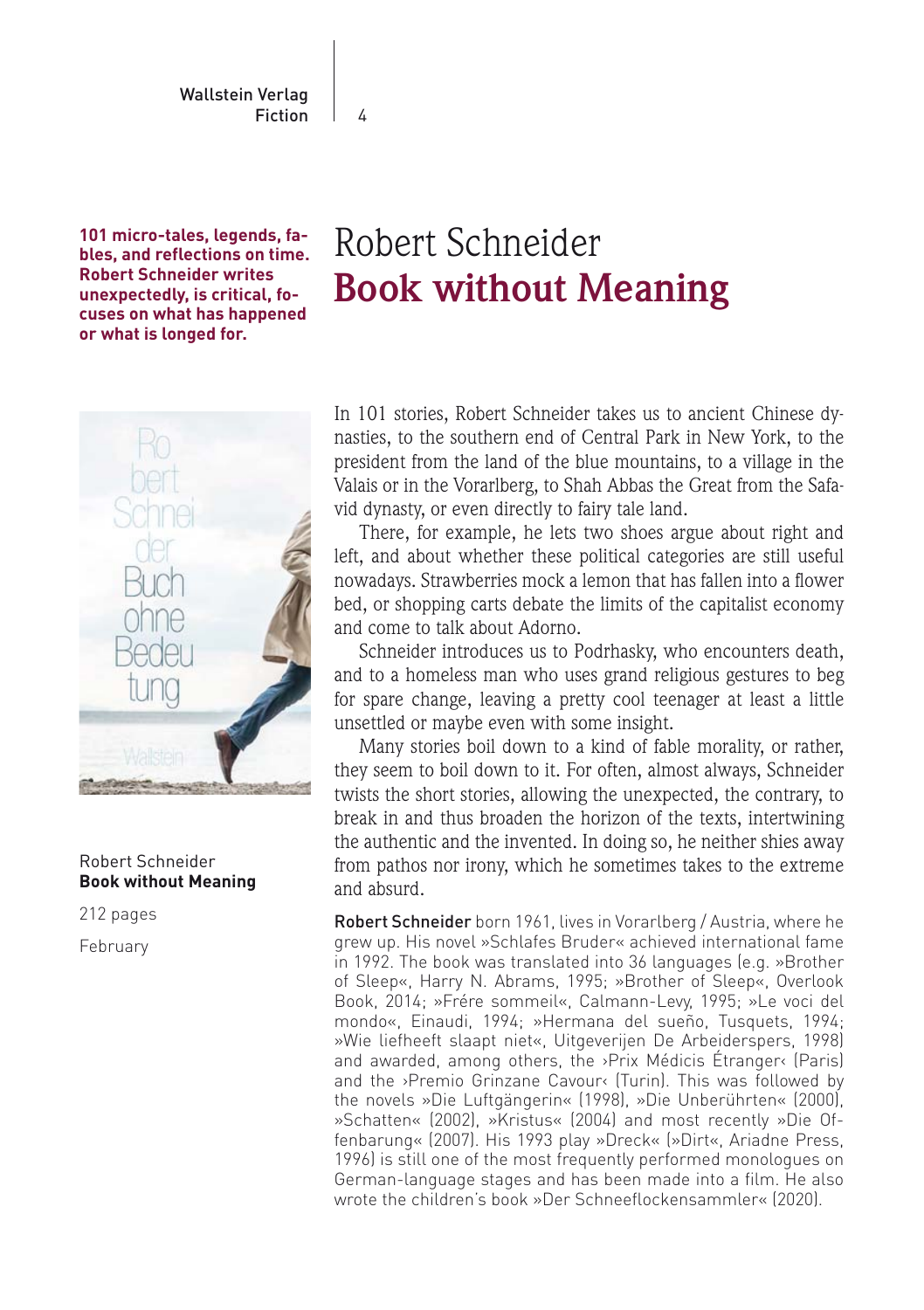Wallstein Verlag 5 Fiction

## Teresa Präauer **Girl**

#### **A playful literary text about belonging and demarcation, about the difficulties and hilarities of growing up.**

In this book, Teresa Präauer devotes herself to a figure that has almost been left out of her earlier books: girls. In personal reminiscences and literary reflections, she talks about childhood and competition, girl gangs and boy games. About affiliation and differentiation as well as the difficulties and serendipity of growing up.

»Girl« is full of observations, tenderness and exhilaration, and it is an intimate gift from the author to her readers.

Teresa Präauer, born in 1979, studied German Literature and Fine Arts. Wallstein Verlag published her novels »Für den Herrscher aus Übersee«, »Johnny und Jean« and »Oh Schimmi« as well as her great essay »Tier werden« (»Becoming Animal«, Seagull Books) and the storybook »Das Glück ist eine Bohne«. She has received numerous awards and prizes, including the ›aspekte Preis‹ in 2012 and the ›Erich Fried Preis‹ in 2017. She lives in Vienna.



Teresa Präauer **Girl** ca. 80 pages March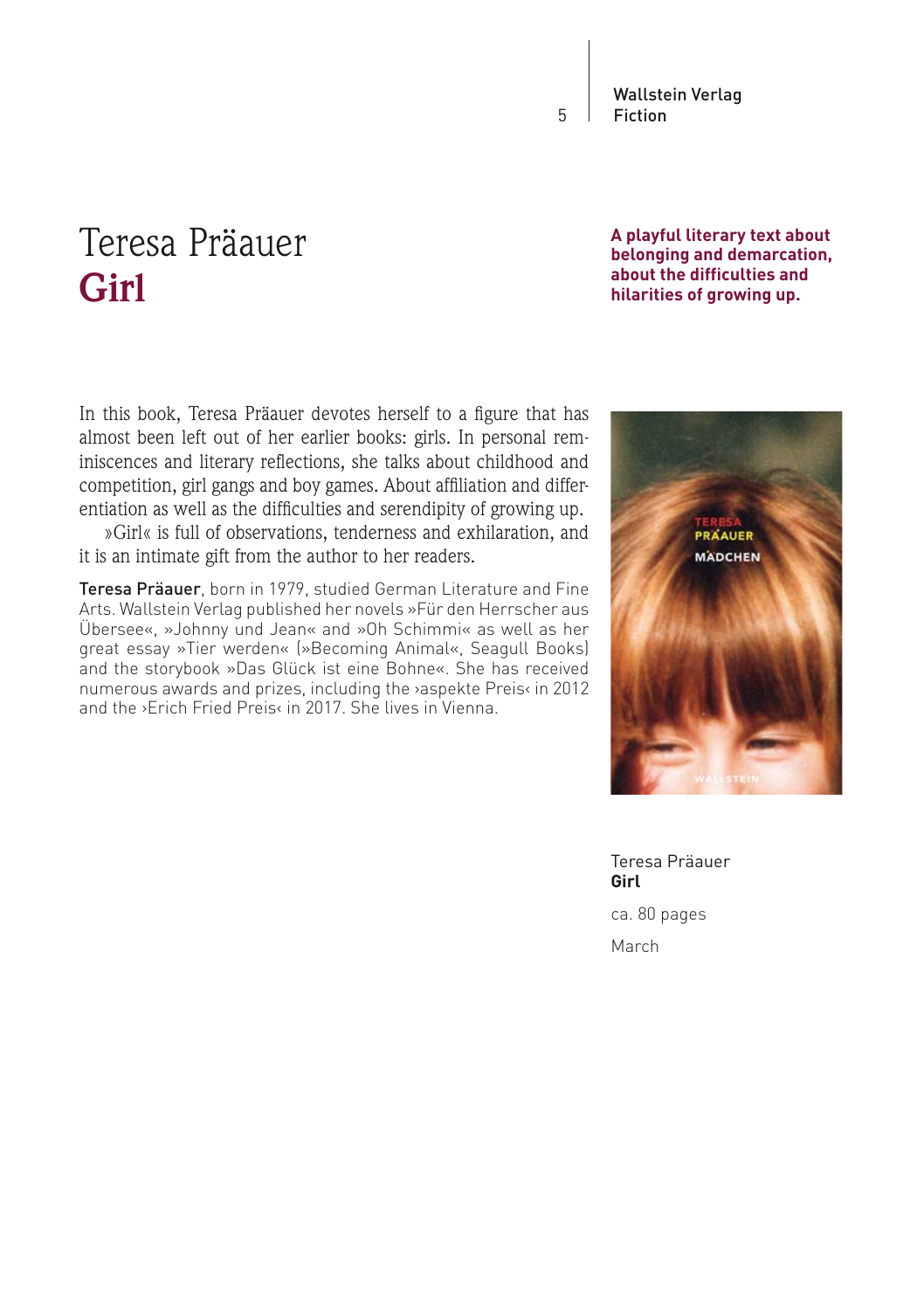Wallstein Verlag **Fiction** 

**Germany and Italy. Two friends between closeness and distance. What keeps them together, why can't they break away from each other?**

## Selene Mariani **Ellis Novel**



Selene Mariani **Ellis** Novel

147 pages

February

When Ellis is a small child, her parents' marriage fails. As a result she moves with her mother from Italy to Germany. Life in the new environment is difficult, the children at school ostracize her. One day a new girl comes to school, Grace: with her a friendship develops that gives Ellis support and replaces her missing sense of belonging. Until Grace suddenly changes sides.

Years later, Ellis encounters Grace again and slowly they become closer. Ellis invites Grace to accompany her on her annual visit to her grandparents in Italy. There, the problematic dynamics of their friendship emerge anew; Ellis vacillates between angry withdrawal and hopeful attempts at rapprochement over Grace's behavior. She remembers old conflicts, explores her own belonging, and becomes more and more aware of her feelings for Grace.

What does it mean to feel at home neither in the country where you live nor in the country where you were born? What keeps Ellis and Grace together? And can getting closer to Grace answer the question of Ellis' cultural identity? In delicate language rich in imagery, Selene Mariani's novel episodically explores these questions, with flashbacks of associative memories repeatedly being weaved into the narrated present time.

Selene Mariani, born in 1994, grew up in Verona and Dresden and lives in Hanover. She studied at the ›Literaturinstitut Hildesheim‹ and is active as a tutor of writing workshops and on the board of the ›Autor:innenzentrum Hannover‹. In 2021, she published her story collection »Miniaturen in Blau«. »Ellis« is her debut novel.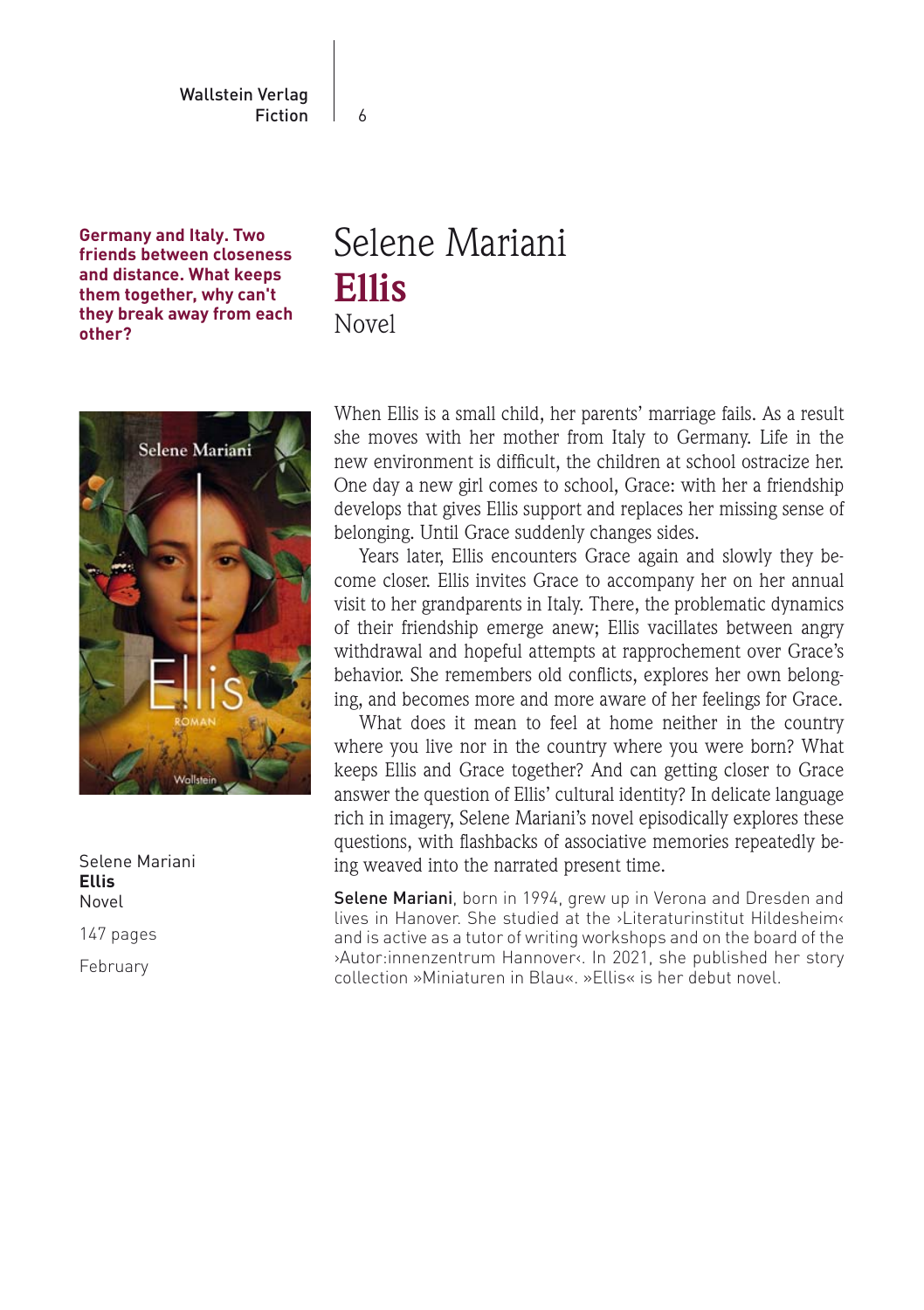Wallstein Verlag **Fiction** 

## Anna Baar **Divân with Slipcover** Stories

What does one mean when one says home? Where does one call home? Home is not found, but it catches up with you, appears in the rearview mirror as soon as you want to break out. From Zagreb, Klagenfurt or Vienna to Tehran it is often only a leap of thought. Anna Baar is less interested in locations and alleged sights than in what is secret and concealed. She looks closely, crosses pain thresholds, tells us of the grandmother who fought against the Nazis in the Second World War and had to flee from her own people into her cellar during the Yugoslavian fratricidal war, of the once beautiful, admired woman who, as a sick old woman, does not allow herself to be made up for her friends from Carinthia. It is always about being different, about the hatred of the German Carinthians against the Carinthian Slovenes and Yugoslavs, the childhood scent of almonds and dried figs, about pride and shame of one's homeland, about the realization that beautiful words are not good for naming the terrible.

At times angry, at other times tender and cheerful, Anna Baar writes against her own speechlessness, struggling to find precise words for the unspeakable and the glossed-over. Her preoccupation with the past aims at the present.

A profound, political and highly topical book.

Anna Baar, born 1973 in Zagreb (former Yugoslavia). Childhood and youth in Vienna, Klagenfurt and on the Dalmatian Island of Brac. Her debut novel »Die Farbe des Granatapfels« was on the ›ORF Bestenliste‹ for three months, her novel »Nil« for two months. In 2020 she was awarded the ›Humbert-Fink-Literaturpreis‹. Anna Baar lives in Klagenfurt and Vienna.

**Stories about the foreign and at the same time the beautiful, about growing up between cultures, home and longing.**



Anna Baar **Divân with slipcover** Stories

ca. 150 pages March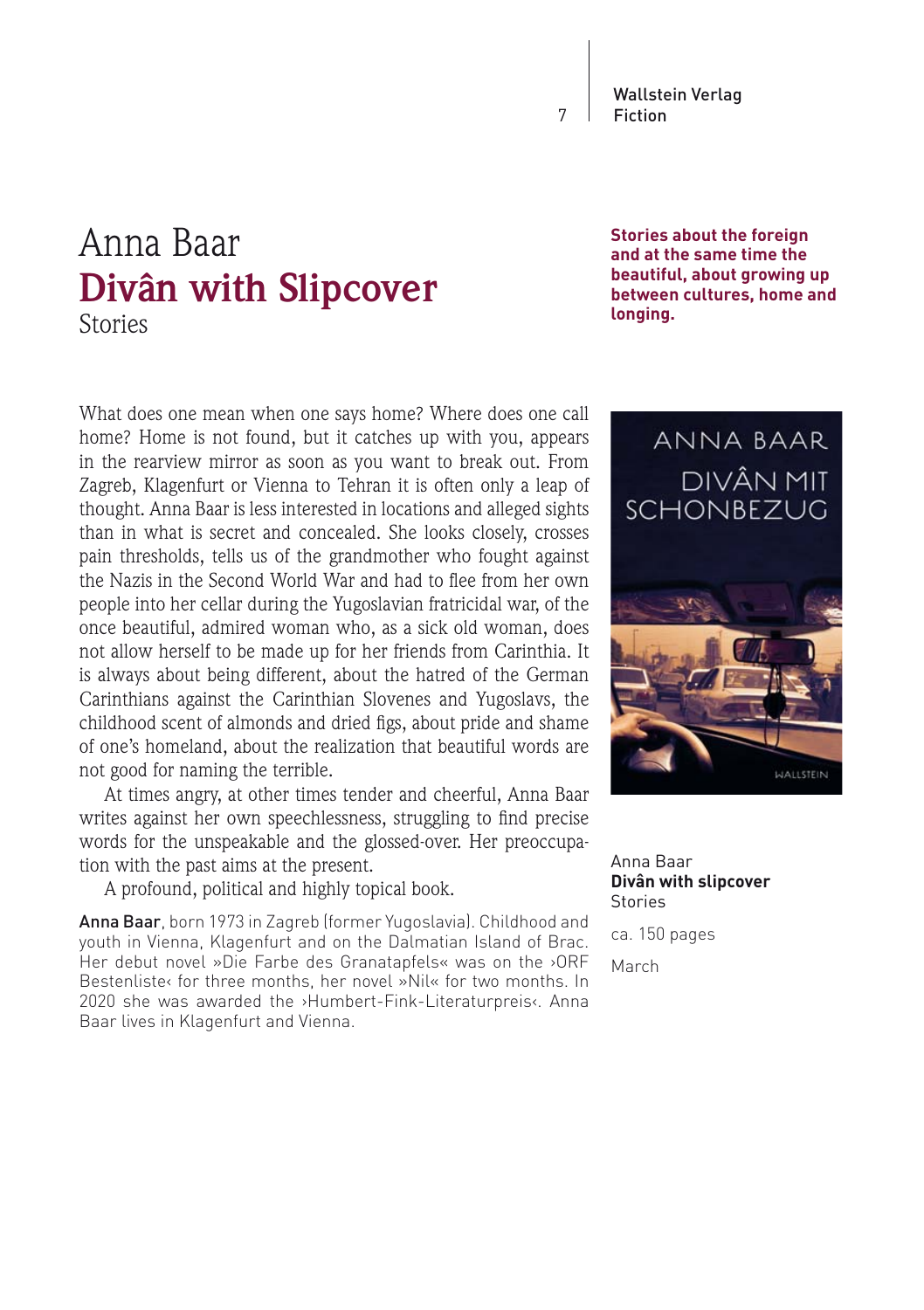**The short life of the feisty lawyer Hans Litten, who was driven to suicide in the Dachau concentration camp in 1938.**



Knut Bergbauer, Sabine Fröhlich, Stefanie Schüler-Springorum **Hans Litten – Lawyer against Hitler** A Biography

ca. 360 pages, ca. 58 illustrations

March

## Knut Bergbauer, Sabine Fröhlich and Stefanie Schüler-Springorum **Hans Litten – Lawyer against Hitler**

A Biography

8

In a spectacular trial before the Berlin Criminal Court in Moabit in 1931, the young lawyer Hans Litten confronted the »writer« Adolf Hitler as a witness for the violent tendencies of the SA and NSDAP. Litten defended delinquent youths in numerous trials, appeared as joint plaintiff for communists attacked by fascist roll-call squads, and disputed with the right-wing judiciary of the Weimar Republic.

His biography is a German life story that began with the Jewish youth movement in East Prussia and ended in the Dachau concentration camp. In divided Germany, it was handed down in different versions. Some paid tribute to the anti-fascist ally of the working class, others – with decades of delay – to the defender of the republican legal system. Today, Hans Litten is known far beyond Germany – not least through the TV series »Babylon Berlin« - as a political lawyer who stood up for his clients with uncompromising courage.

Knut Bergbauer, born 1962, graduate social pedagogue, currently research associate at the Technical University of Braunschweig, publications on Jewish youth movement, history of the labor movement as well as resistance in the NS.

Sabine Fröhlich, publicist and filmmaker, Frankfurt a. M.

Stefanie Schüler-Springorum, born 1962, historian and director of the Center for Research on Anti-Semitism at the TU Berlin and co-director of the Selma Stern Center for Jewish Studies Berlin-Brandenburg.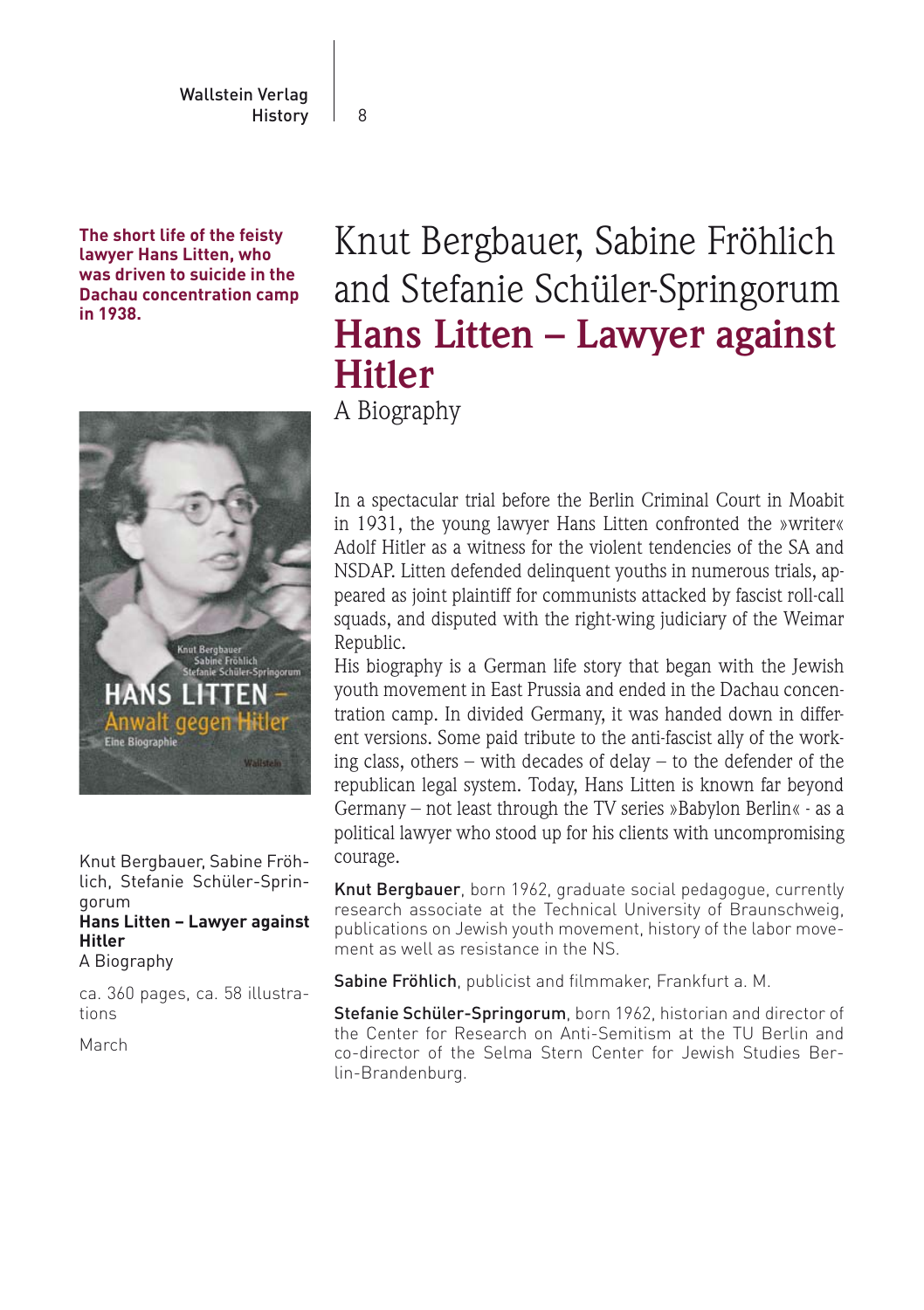Wallstein Verlag History

## Martin Sabrow **The Rathenau Murder and the German Counter-Revolution**

**100 years after the murder of Walther Rathenau - The background of the rightwing terror against the first German Republic.**

On June 24, 1922, Walther Rathenau, Reich Foreign Minister of the Weimar Republic, was shot dead on the open street. No other event shook the Weimar Republic more than the series of attacks in 1921 / 1922, which were carried out against Rathenau and former Reich Finance Minister Matthias Erzberger, against the first German Prime Minister Philipp Scheidemann, and finally against the publicist Maximilian Harden.

Martin Sabrow explores the question: Were the assassinations attributable to incited individual perpetrators, or was there an organized murder plot of a secret society behind them? German justice was unable (or unwilling) to prove the guilt of the »Consul« organization, which was already suspected by contemporaries. And yet it had obviously pulled all the strings.

The author uncovers the events of that time. He proves the deliberate bending of the law by the conservative thinking judiciary and explains why the aim of the assassination series could never be fully known to the public: It was to become the secret prelude to the German Counter-Revolution.

Martin Sabrow, born 1954, director of the Leibniz Center for Contemporary History Potsdam and professor of Recent and Contemporary History at the Humboldt University in Berlin. Sabrow's publications are focused on political and cultural history of the 20th Century. Recently he gained attention because of his research on Karl Liebknecht, published together with Dominik Juhnke and Judith Prokarsky, winning the ›Golo Mann Preis‹ for Historiography 2018.



#### Martin Sabrow **The Rathenau Murder and the German Counter-Revolution**

ca. 320 pages, 5 illustrations March

## 9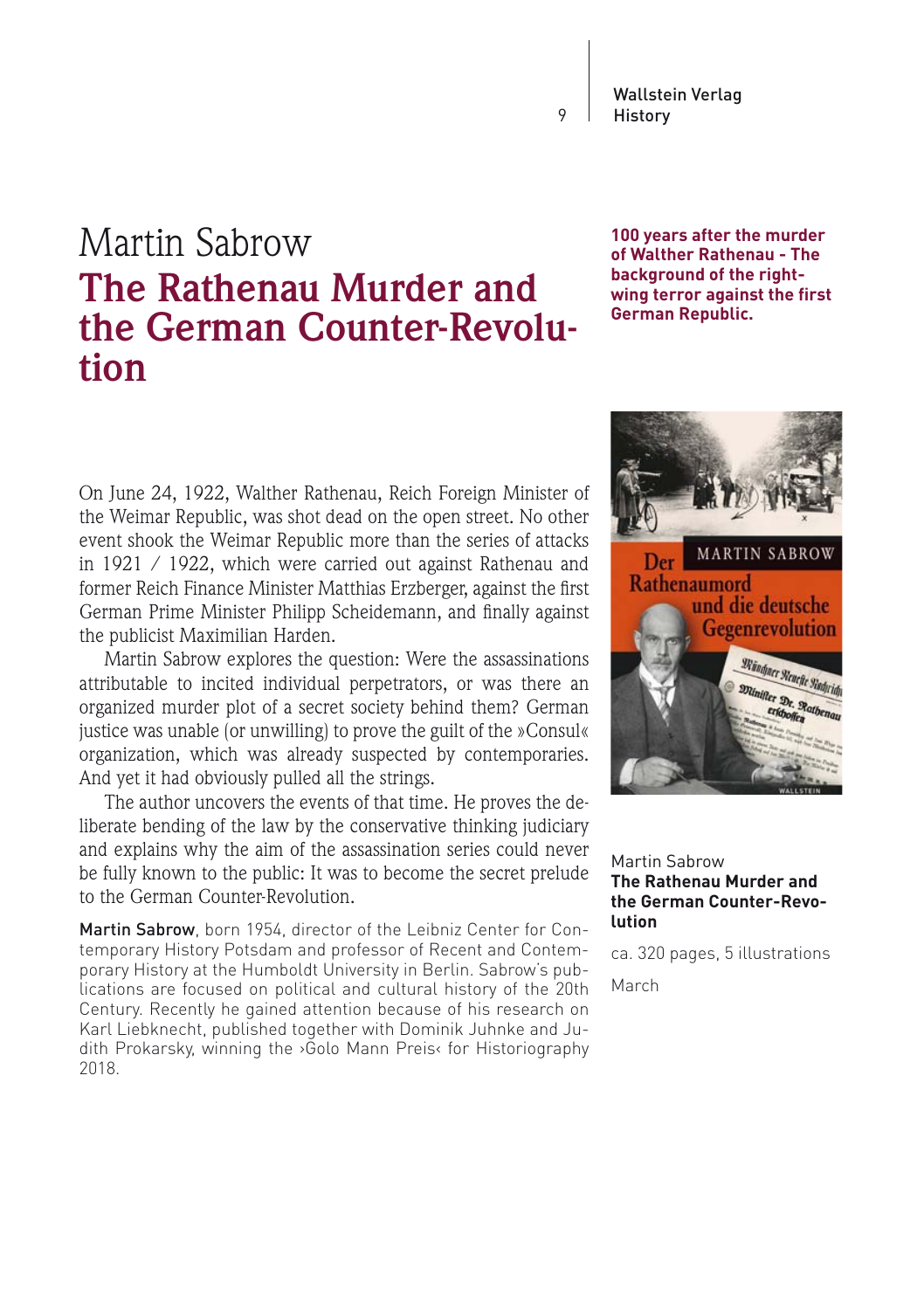10 Wallstein Verlag History

**The London old-clothes market turns out to be a lively multicultural contact zone, in which networks and identities developed.**



#### Ole Münch **Cutler Street Market**

Intercultural Exchange in London's East End 1780-1850

ca. 368 pages

March

# Ole Münch **Cutler Street Market**

Intercultural Exchange in London's East End 1780-1850

London in the first half of the 19th century: especially in the poorer neighborhoods in the east of the city, people from different countries and religions crowded in, such as Jews from Central and Eastern Europe, Catholics from Ireland, and established Anglicans. How should one imagine their form of coexistence?

To get to the bottom of this question, Ole Münch has written a micro-history. It is about the then world-famous Rag Fair - an old-clothes market whose trade routes stretched across continents. Here, migrants and locals came into contact, argued about Jewish and Irish stereotypes, entered into dynamics of clientelism, and forged political alliances. Ethnicity and religion played an important role in many of these processes. At the same time, however, the market offered good reasons to disregard ethnic boundaries and to socially form across them. Ole Münch ties his observations to debates in historiography, sociology, and ethnology. His study provides an insight into scarcely explored areas of economic, political and legal history of a dazzling metropolis, whose social life the author consistently examines »from below«.

**Ole Münch**, born 1982, research associate at the German Historical Institute, London. ›Wolfgang J. Mommsen-Preis‹ of the German Historical Institute London 2020, ›Preis der Stadt Konstanz zur Förderung des wissenschaftlichen Nachwuchses an der Universität Konstanz‹ 2020.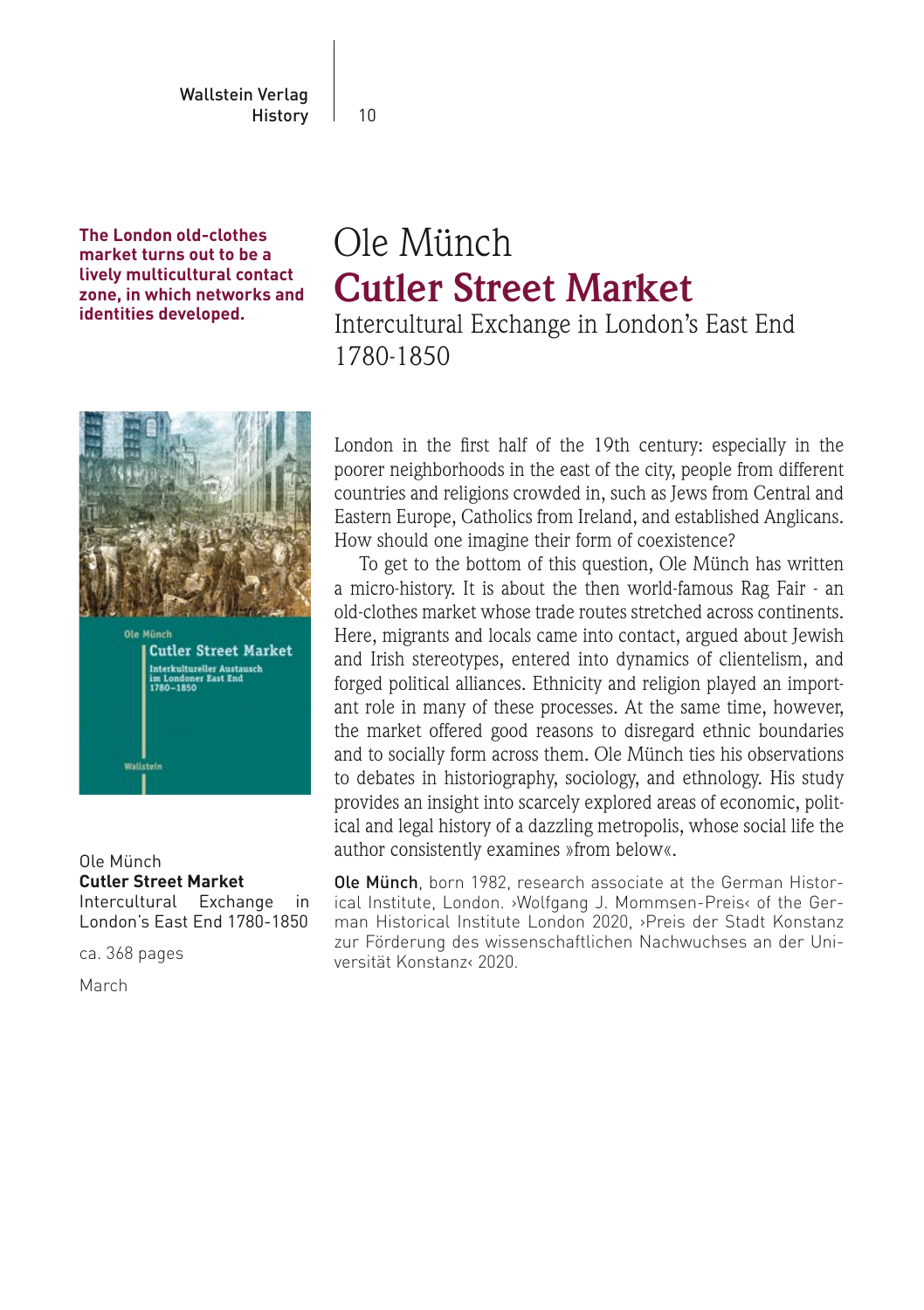Wallstein Verlag History

11

## Jürgen Finger and Benjamin Möckel **Economics and Morality in the Long 20th Century** An Anthology

Are economics and morality mutually exclusive? Although many would intuitively answer this question in an affirmative way, economic action is at its core always social action, which can only be understood in the context of moral interpretations and controversies. How, then, have moral arguments been used to criticize or even legitimize economic practices and structures?

The starting point of each of the 20 essays is a concrete historical source that does not belong to the classics of economic theory – such as advertising brochures and everyday objects, pictures, films, and exhibition objects.

Jürgen Finger is head of the Department of Modern and Contemporary History at the German Historical Institute Paris. He has conducted research on the educational and administrative history of the ›Third Reich‹ in southwestern Germany and Alsace, and published a study on the Dr. Oetker company during National Socialism. His current project is devoted to the function of social norms in French capitalism during Belle Époque.

Benjamin Möckel is a research associate at the Institute of History at the University of Cologne. His dissertation detailed the war memories of young people in the Federal Republic and the GDR. He is currently researching on the relationship between consumption and morality in the 20th century.

#### **A moral history of ideas in economics.**



#### **Economics and Morality in the Long 20th Century** An Anthology

Edited by Jürgen Finger and Benjamin Möckel

ca. 288 pages, ca. 30 partly coloured illustrations

May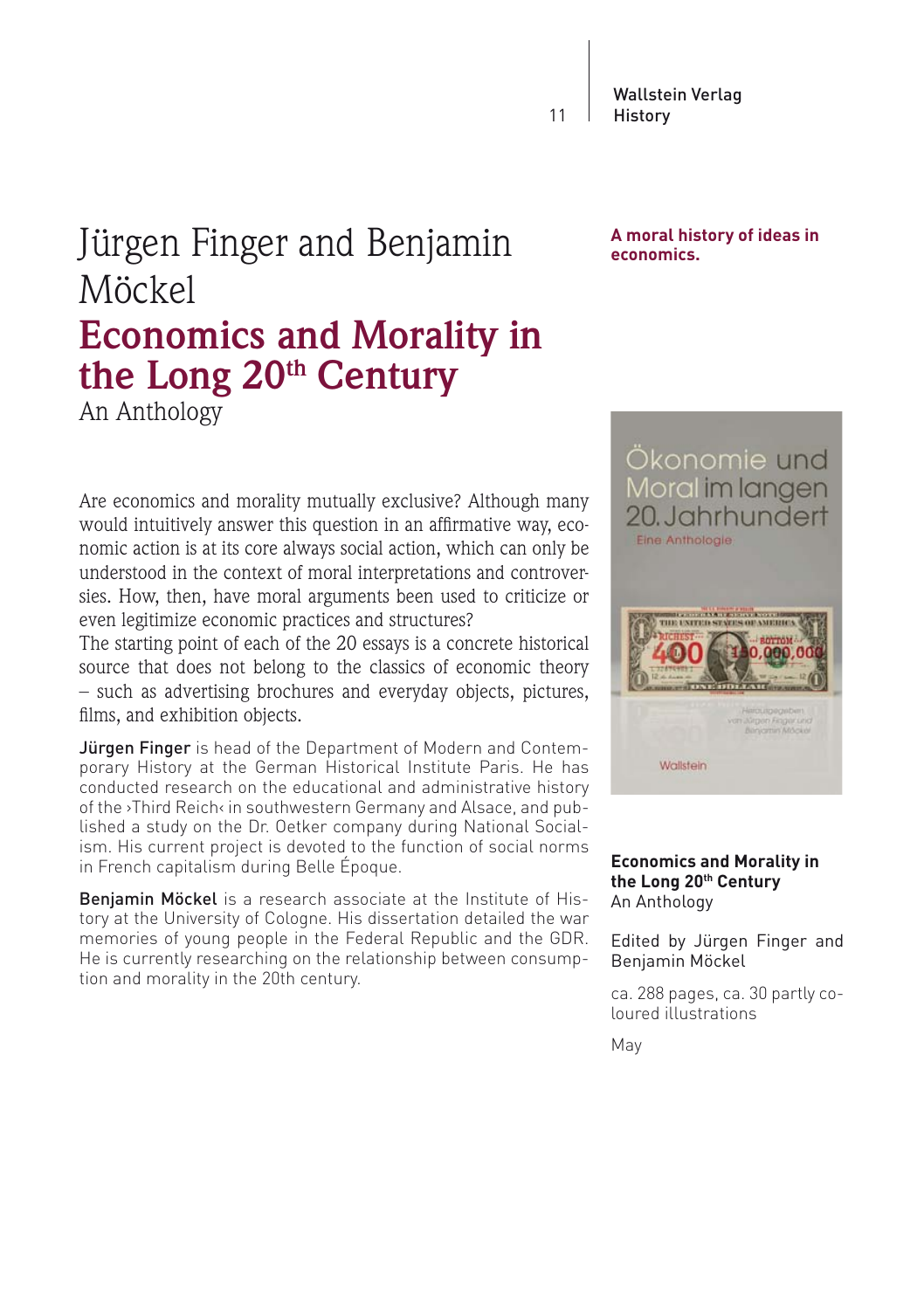12

**Forgotten Works: Ten german-jewish female photographers and their visual perception of Palestine/ Israel.**



Anna Sophia Messner **Palestine/Israel in View** Pictorial Geographies of German-Jewish Women Photographers after 1933

ca. 432 pages, ca 150 partly colored illustrations

May

## Anna Sophia Messner **Palestine/Israel in View**

Pictorial Geographies of German-Jewish Women Photographers after 1933

Women photographers such as Alice Hausdorff, Ellen Auerbach, Liselotte Grschebina, Lou Landauer Marli Shamir, and Ricarda Schwerin and others were part of the avant-garde currents of the Weimar Republic and played a significant role in shaping it. Under the threat of the Nazi regime, they left Germany and emigrated to Palestine/Israel, where they managed to continue their photographic work under extremely deprived circumstances. The photographs illustrate forgotten and unknown female perspectives on the Weimar Republic, experiences of flight and exile during the Nazi era, and the nation-building process in Palestine and the early state of Israel.

But they also show an art and cultural transfer of avant-garde photography that the women photographers brought with them to Palestine/Israel and translated into new conditions there. For reasons of gender and exile, the significant artistic lives and works of these women photographers have been largely forgotten. Anna Sophia Messner has uncovered the estates, some of which have been lost, in terms of material aesthetics and history, raising new research questions and impulses, particularly with regard to the relevance of previously marginalized voices.

Anna Sophia Messner, born 1981, is a research assistant at the Institute of Art History at LMU Munich in the field of Jewish art and cultural history. She studied Art History and Jewish History and Culture in Munich and Paris, was a PhD candidate at the Max Planck Institute in Florence -, and completed Language Studies and research stays in Israel. In 2020, she received her doctorate from LMU Munich.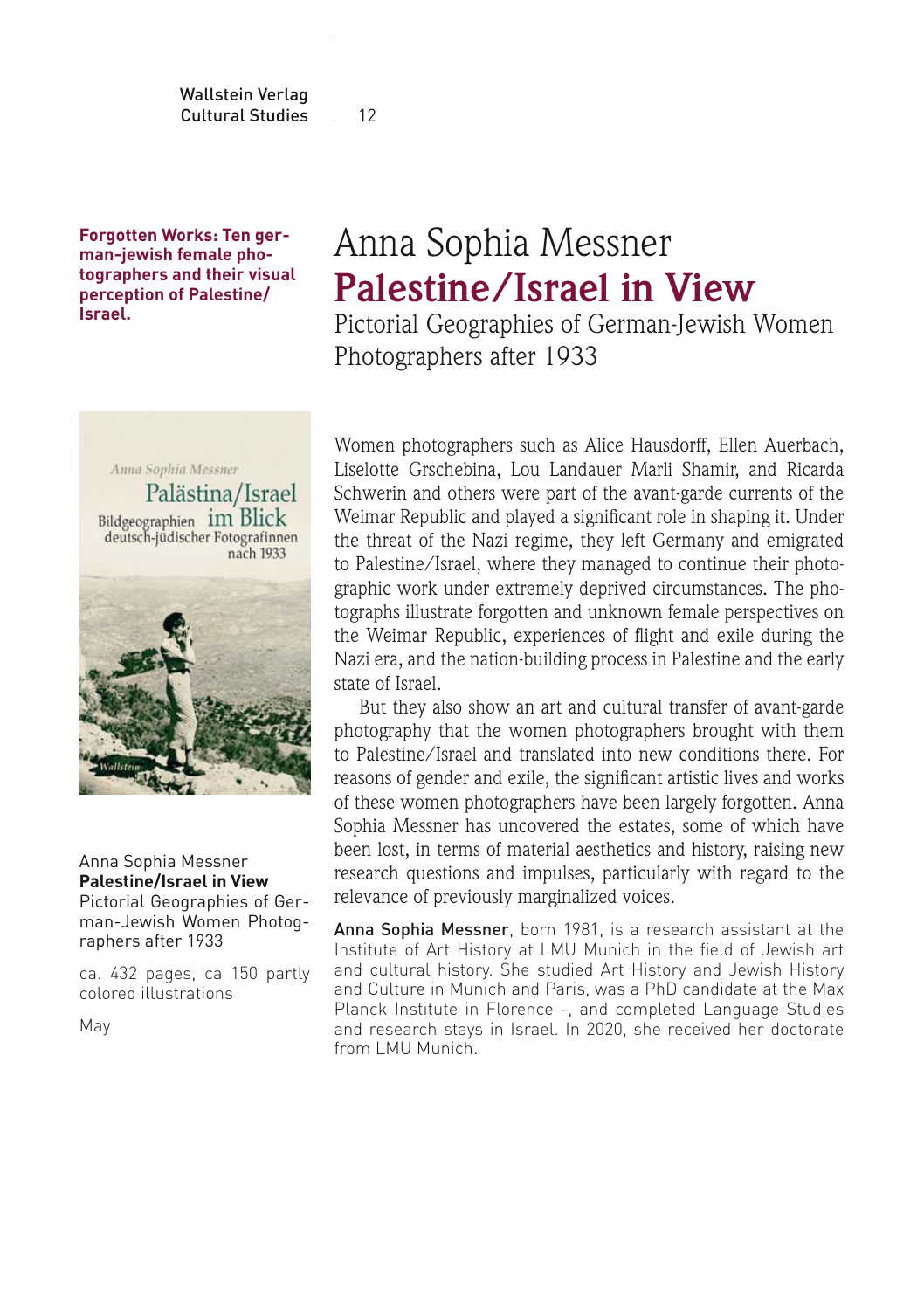Backlist Highlights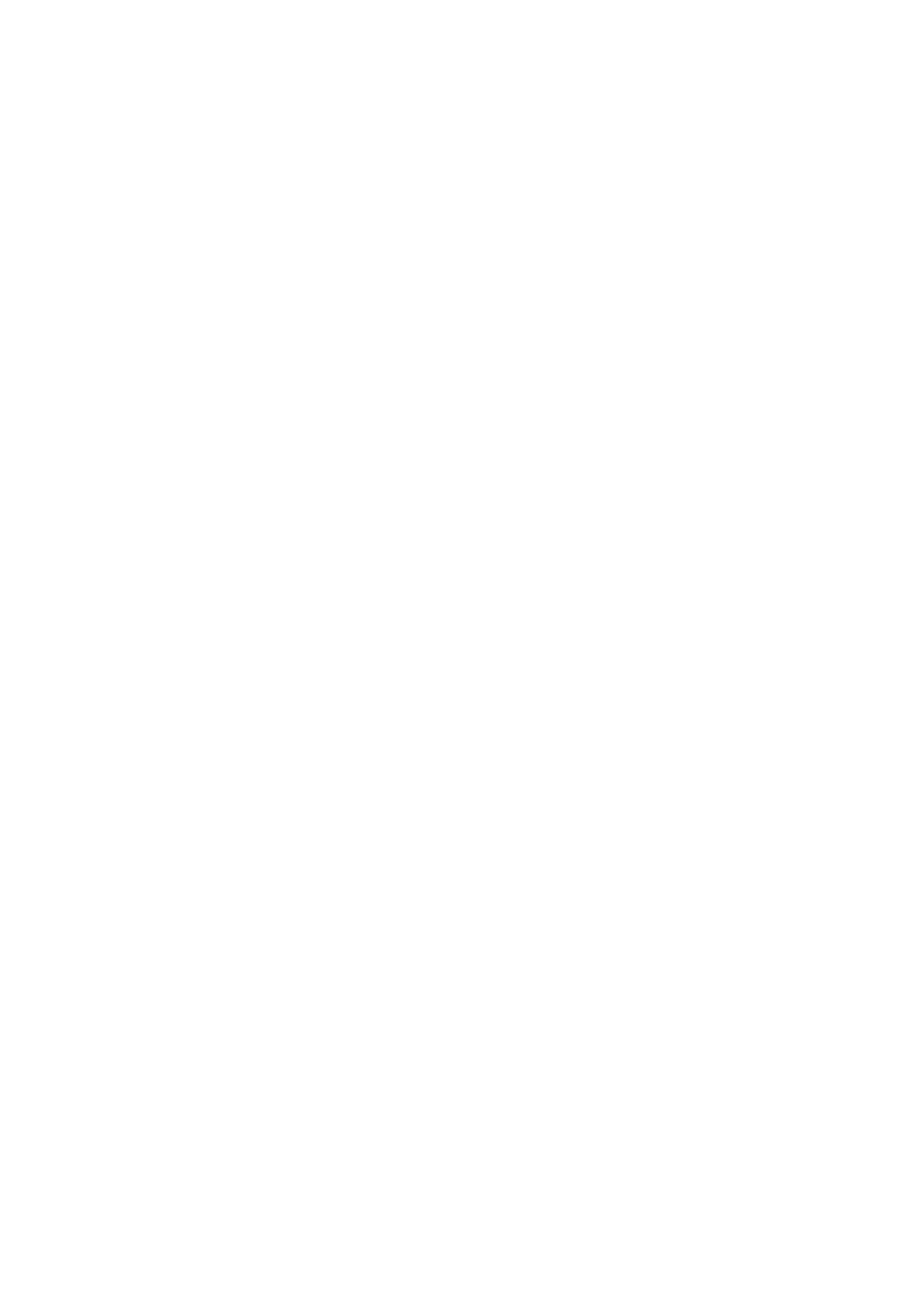## Georges-Arthur Goldschmidt

**Rights available**

## **The Obstructed Path**

Novel on a Brother's life | 111 pages

A moving literary document compassionately retelling the story of a life obstructed. Although connected by a common fate of threat, escape and displacement, the author's brother Erich was obliged to take a completely different path in life. Georges-Arthur spends his life in between languages and words, while his brother lived among weapons. Erich joined the Résistance, fought for the liberation of Paris and Alsace, and eventually became a major in the French colonial army in Algeria, where he even participated in the Generals' putsch against de Gaulle. Even after the coup had failed and Algeria was granted independence, he remained an officer until he retired. He worked as a low-profile employee at Crédit Agricole for many years afterwards.

Georges-Arthur kept memories of his brother's life buried for decades, until a birthday letter finally brought them to the surface.

## **From Post-Exile**

88 pages

Georges-Arthur Goldschmidt is known for his memorable Holocaust literature. With an expressive power, he tells the story of a child who has fallen victim to the arbitrary actions and anti-Semitic persecution of the Nazi dictatorship. As the son of a Jewish family that had converted to Protestantism in the  $19<sup>th</sup>$  century, he was in grave danger in Germany. For this reason, the ten-yearold Georges-Arthur and his older brother Erich were sent to Italy by their parents in 1938. From there, they fled to France in the following year. At a boarding school in Annecy, Goldschmidt continued to be exposed to traumatic violence. Finally, he was hidden by mountain farmers in Savoy until the end of the war, which saved his life.

Goldschmidt's work is deeply marked by a feeling of existential disorientation, of an existence between languages and between countries.

#### **Rights sold:**

- · French: Éditions Verdier
- · Italian: Casa Editrice Giuntina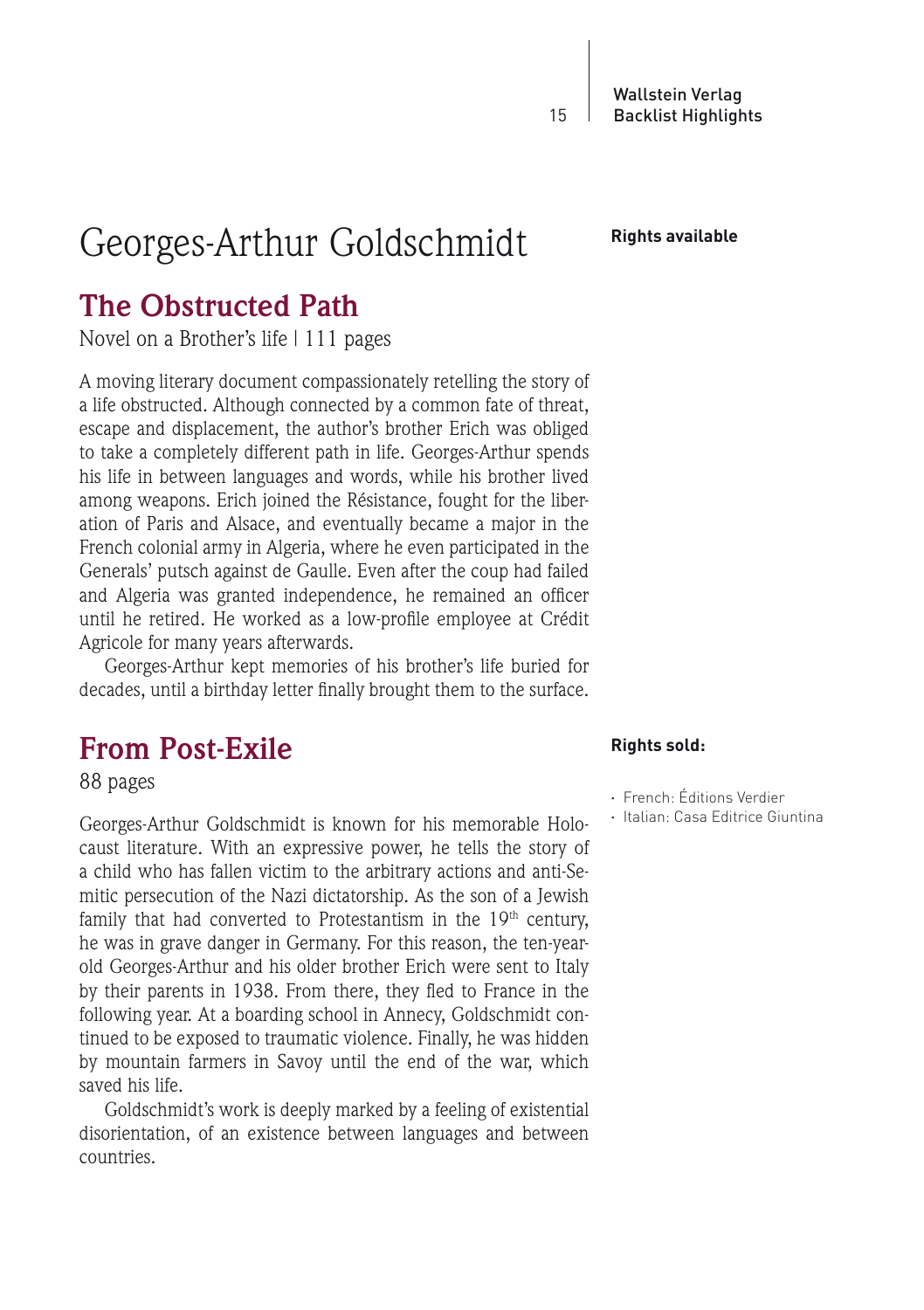## **Rights available** Leander Fischer

## **The Trout**

Novel | 782 pages

Siegi Heehrmann, being a graduate from a prestigious Austrian art school, has ended up in a provincial Upper Austrian backwater working as a teacher at a regional music school. His real passion, however, is reserved for something else entirely – the art of making perfect fishing bait, being initiated into the secrets of fly-fishing by Ernstl Thalinger. Not only do the villagers consider Siegi and his friends to be outsiders, the local fly-fishing club also observes their activities with hostility. And doesn't fly-fishing club chairman Volki seems to be suspiciously close to Siegi's wife Lena?

In his debut novel, Leander Fischer develops a complex world out of fly-tying, with topics suchs as art and imitation, nature and environment as well as societal matters. With ease and rhythm he lets the various levels of text flow into one another.

## Steffen Mensching

## **Schermann's Eyes**

Novel | 820 pages

A novel set in the Gulag, with German and Austrian protagonists as well as a retrospective view of Vienna in the 1920s. A novel that leads us to the heart of the  $20<sup>th</sup>$  century.

Just now, Rafael Schermann had been a colourful figure in the Viennese coffeehouse scene and now this dazzling figure finds himself desolate and fatally ill, imprisoned in the Artek camp at the end of the world. This person, who can predict the future on the basis of handwriting immediately, attracts a great deal of interest – whether it be from the camp commander or from his fellow prisoners. And then Schermann claims he cannot speak Russian, and demands a translator. Steffen Mensching places the young German communist Otto Haferkorn at his side and lets this mismatched pair fight for survival under brutal, absurd conditions in the murderous cogwheel of the twentieth century.

## **Rights sold:**

· Italian: Keller Editore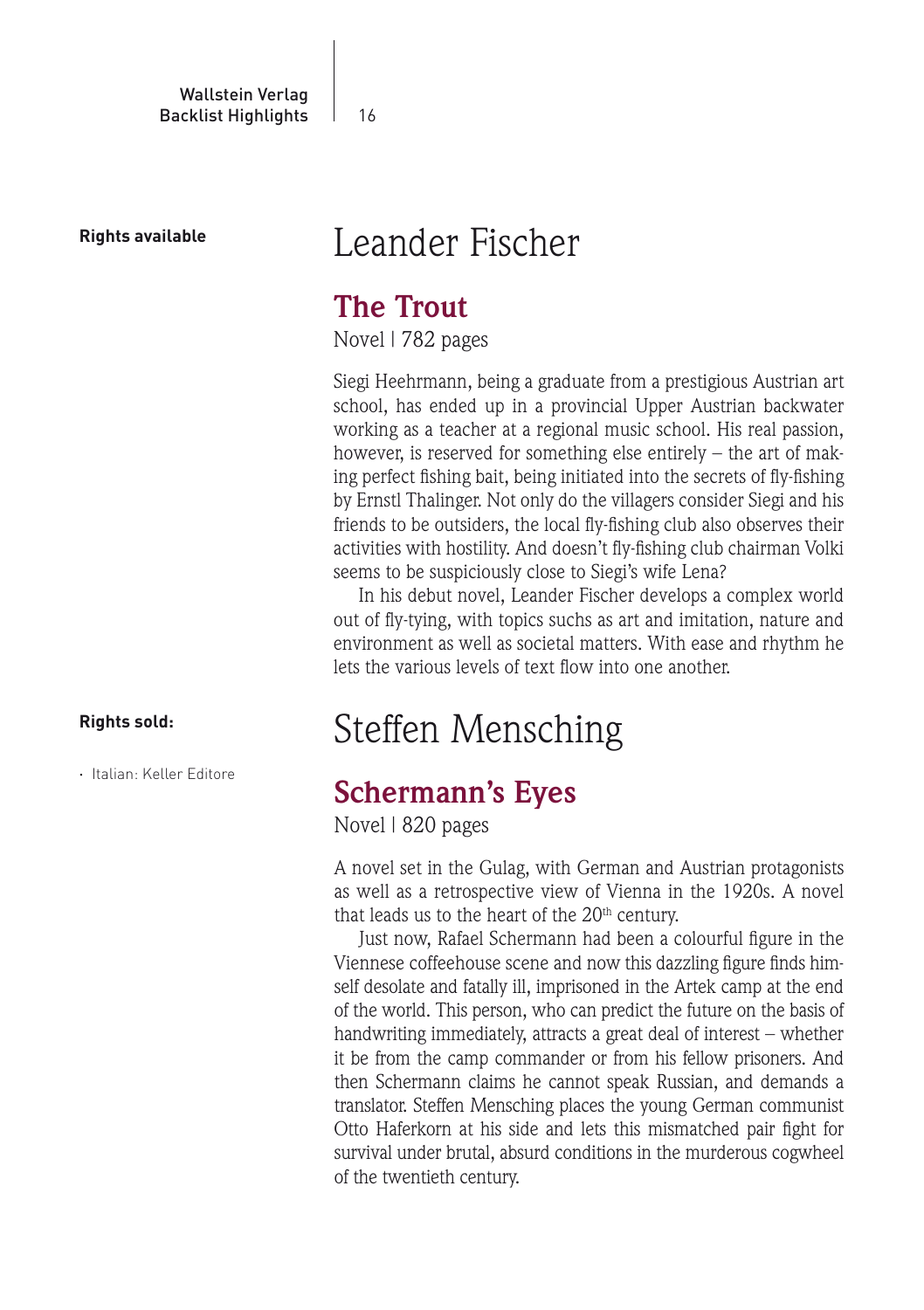## Teresa Präauer

## **Happiness is a Bean**

and other stories | 312 pages, 6 illustrations

These stories are love stories, but not only in a traditional sense. They are also love stories about the love for the small things surrounding us on a daily basis. They include actual and fictional recollections: taking snowboard lessons in the Salzburg mountains with Phil Collins, visiting Britney Spears at home or a first trip to London tracing Jimi Hendrix, which recalls childhood memories. Also these are stories about literature, art and the internet. Painters make an appearance, along with writers, poems, TV shows, YouTube tutorials and five tragically intertwined squirrels from Wisconsin.

Teresa Präauer's brilliantly written stories paint a panoramic picture of the present time. Wherever she turns her gaze, images emerge that are as surprising as they are insightful, as witty as they are profound.

## **Becoming Animal**

100 pages

In »Becoming Animal«, Teresa Präauer observes stages of transition and metamorphosis. Her text allows anyone or anything that has hair to make an appearance: in places that are overgrown with textured surfaces, fur, fake fur or grass. She has assembled a collection of shaggy figures for this purpose, from medieval drawings of mythical creatures – half real, half fantasy – to hairpieces from the Alps, Toni Erdmann wearing wigs and costumed furries from subculture. The author explores all these artificial and artistic phenomena in vivid pictorial observations and philosophical considerations.

In Teresa Präauer's work, animalisation is a procedure described in terms of art, culture, film and fashion, but she also applies it to the writing and reading of literature itself. As we write, we exhaust the possibilities of speech, reaching its human limits. As we read, we are transformed, according to the warning and the promise this narrative-essayistic text holds.

## **Rights sold:**

· English: Seagull Books

#### **Rights available**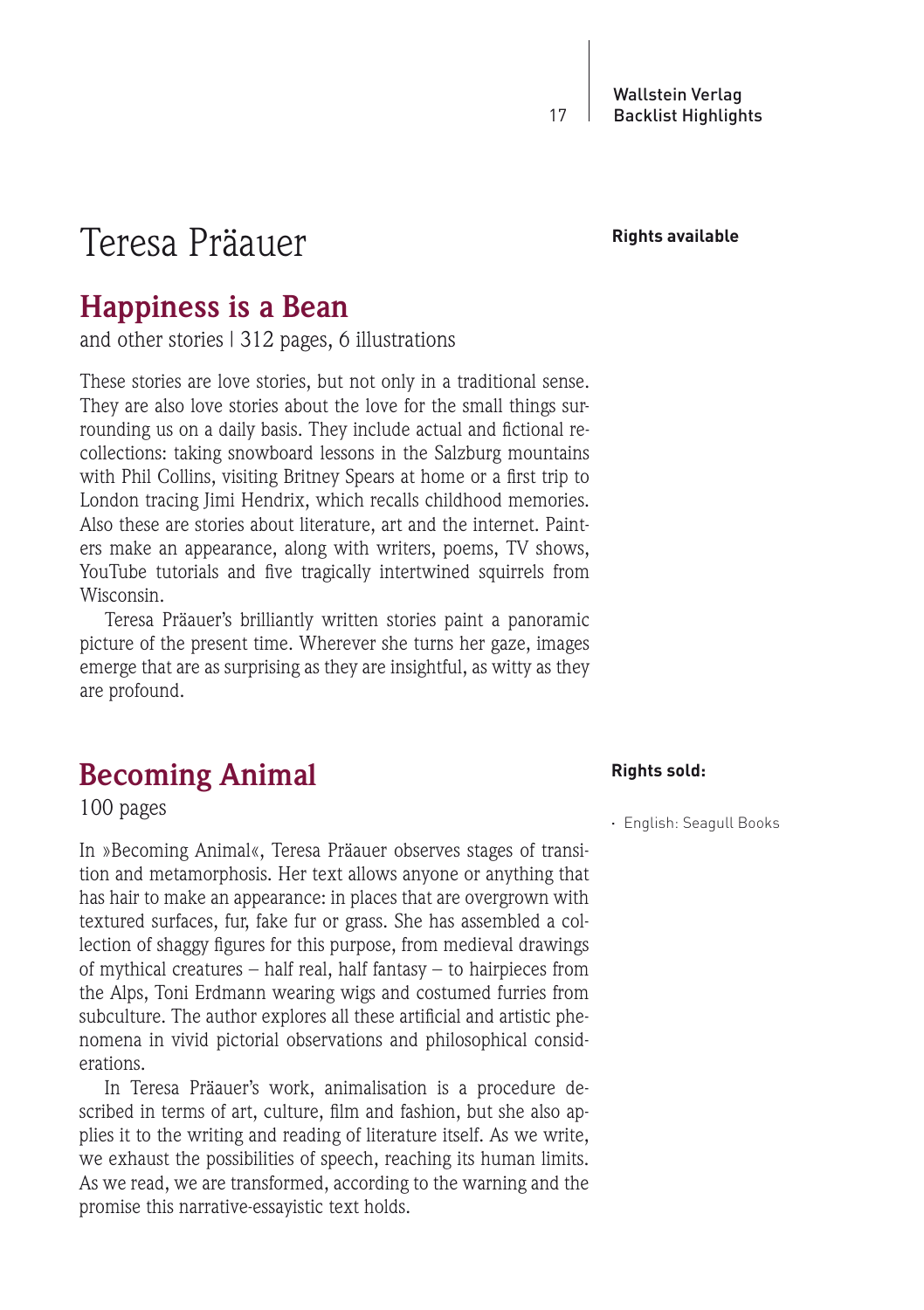#### **Rights sold:**

- · Arabic: Atlas Publishing House
- · Bulgarian: Black Flamingo
- Publishing Ltd.
- · Croatian: Edicije Božičević
- · French: Editions Zoé
- · Italian: L'Orma Editore
- · Macedonian: Ili-Ili
- · Persian: Nimaj Publisher
- · Russian: Aletheia Publishers · Slovenian: KUD Sodobnost
- International
- · Spanish: Adriana Hidalgo Editora S.A.

#### **Rights available Malinois**

## Lukas Bärfuss

## **Hagard**

Novel | 190 pages

A man has been standing at the entrance of a department store in the closing-time rush when suddenly, on a whim, he begins following a woman. He does not know her, and only sees her from behind. But as though he were looking into a mirror, he says to himself: if she goes that way, I will stop following her, but if she goes in the other direction, I will continue to play the game for a little longer. It means nothing, noone is going to come to any harm, and the distance between us in the crowd is so large that the woman will not even notice. It is more of a sporting challenge not to get lost in the crowd.

Stories | 128 pages

The vanishing points in Lukas Bärfuss's stories are love and obsession. The objects of desire include a brother-in-law, with whom a man falls in love. Or a mother – although she died long ago, a playwright still longs and grieves for her. However, it is not only people that can be the focus of desire – one of the protagonists buries an Alfa Romeo Giulia in his garden.

Another thread that runs through these narratives, which have emerged over the course of twenty years, is coincidence and the arbitrariness of life, which can suddenly change everything from one moment to the next. In a language that is both sensual and analytical, Lukas Bärfuss tells the story of people who are torn out of their everyday routines. He traces the questions of how we encounter one other and the models on which we base the stories of our passions.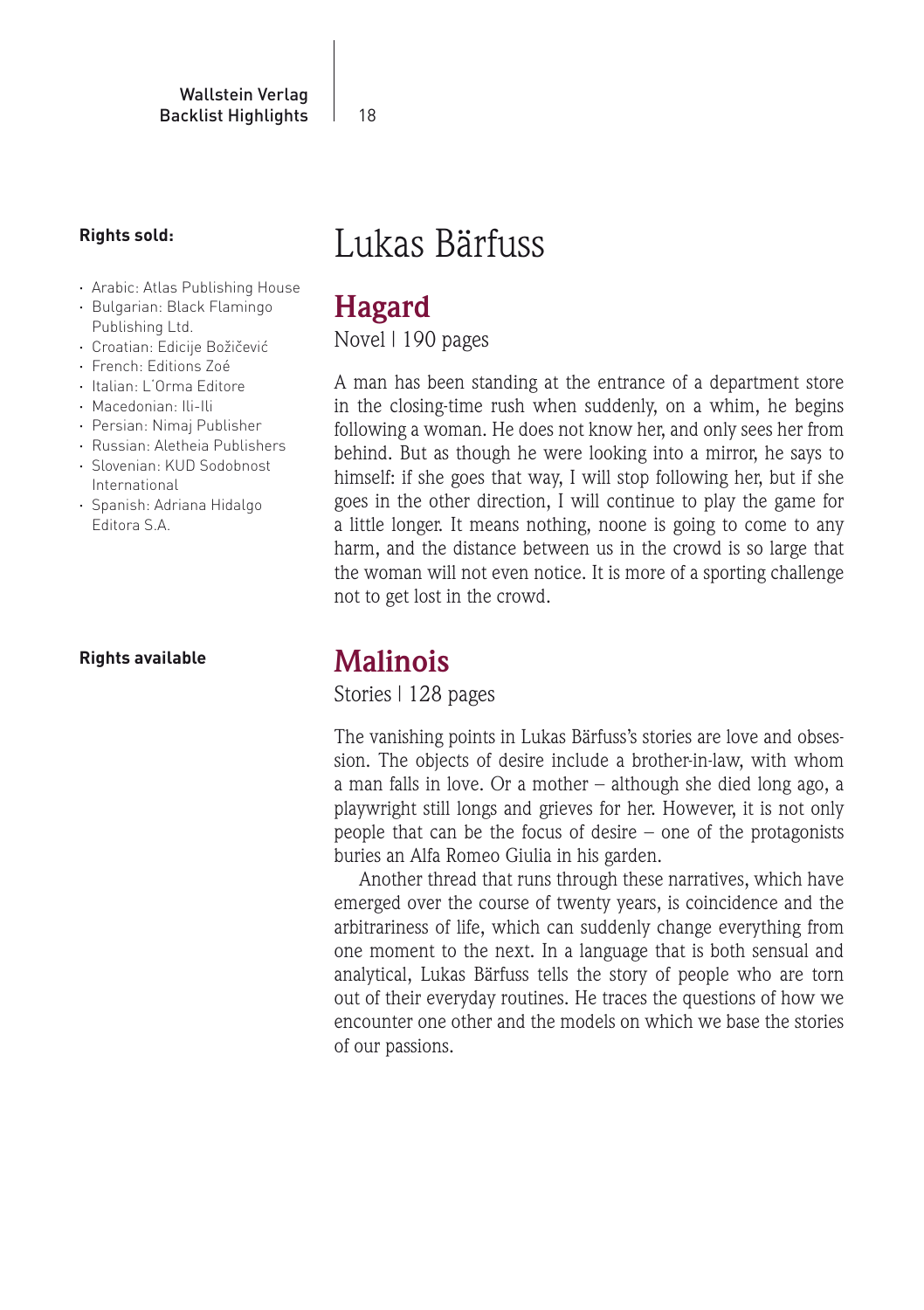## Antje Leetz (Ed.)

## **Rights available**

## **Marischa – More than a Miracle**

A Story of Survival | 144 pages, 15 illustrations

Growing up in Lodz, Maria König (1921-2019), known as Marischa, survives both the local ghetto as well as several camps. When she finally is freed from Theresienstadt, her entire family has been murdered. With her husband Adi, who is also a Holocaust survivor, she settles in the GDR as a staunch socialist, where she lives a life that is both long and happy.

When Antje Leetz encourages her to record her memories on tape in order to preserve them for posterity, Maria König is almost 100 years old. They have known each other for a long time and are familiar with one another. So Marischa indeed recalls her experiences from the past – some for the first time ever.

## Sigmund Freud

**Rights available**

## **Disbelief at the Acropolis**

An original text and its history | 120 pages, 7 illustrations

From his literary estate, published for the first time: the original text of an important essay by Sigmund Freud.

In January 1936, Sigmund Freud finished an essay for a volume that was planned to commemorate Romain Rolland's 70th birthday. The essay was published a year later in »Almanach der Psychoanalyse«. There is a second, expanded version of this text, which is published here for the first time under the title »Disbelief at the Acropolis«. It describes Freud's memories of travelling to the Acropolis in Athens with his brother Alexander in the late summer of 1904, and the feelings of inexplicable alienation he experienced as he stood in the midst of the ruins he admired so much. Now, at the end of his journey, he couldn't quite believe that he was actually at the Acropolis – being the child of a father, who by means of honest work, had never made it this far, unlike his sons, who had set off for Greece from Trieste.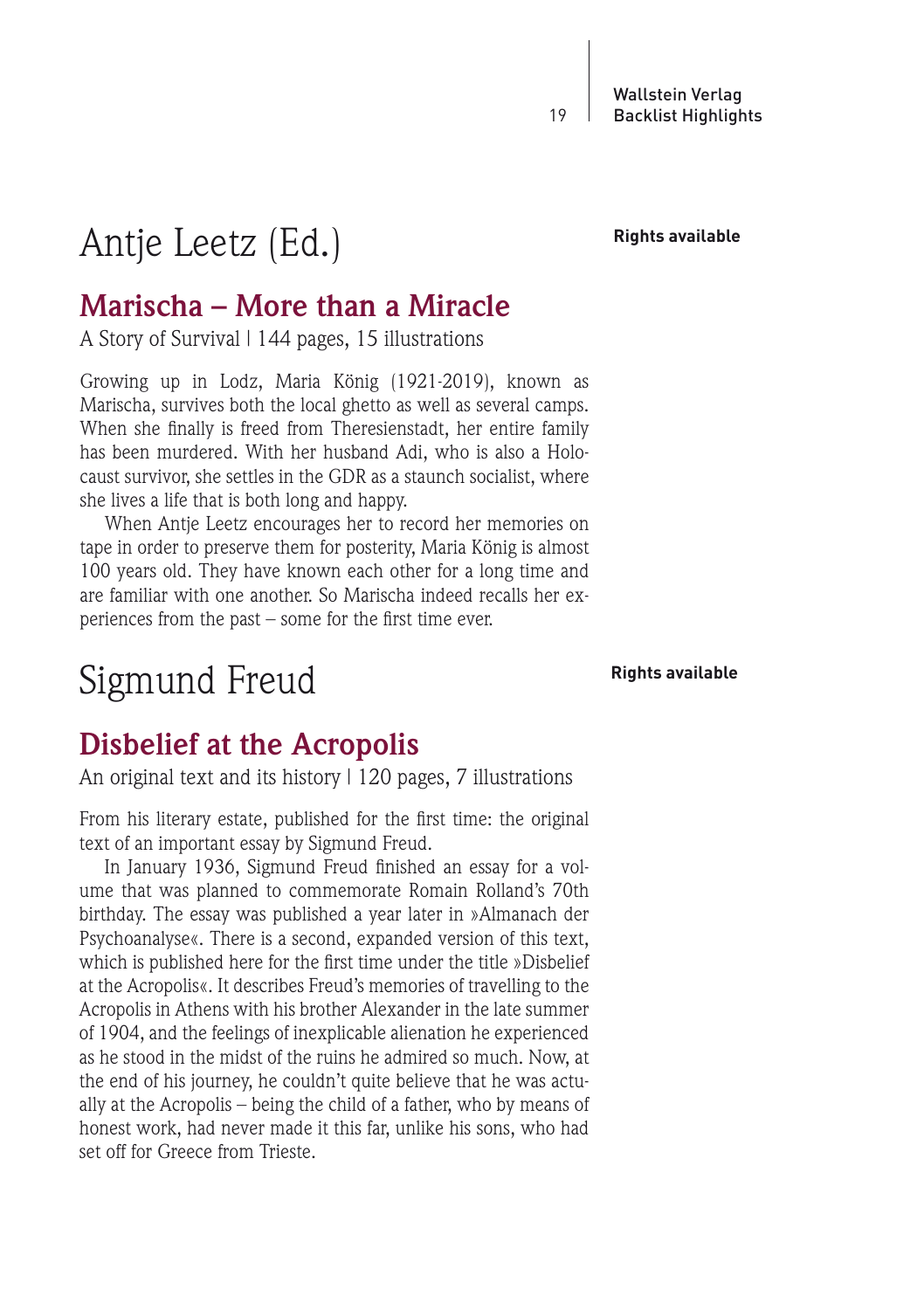**Rights available**

## Magnus Brechtken (Ed.)

## **Reprocessing National Socialism**

A Compendium | ca. 544 pages

Grappling with the collective national socialist past has had a profound influence on the history of the Federal Republic of Germany. It presented a challenge that many Germans were reluctant to accept. Attempts at legal reappraisal, the question of the perpetrators, the perspective of personal responsibility, political discussions and social suppression, along with autobiographical literature and public remembrance at memorial sites and museums: over more than seven decades, all this has formed a panorama of working on the past.

Up until now, however, no summarizing analysis on this complex has been published. Magnus Brechtken has assembled leading historians, who provide a compendium on the most important topics in form of more than 25 contributions.

## Norman Domeier

## **Global Public and Dictatorship.**

American Foreign Correspondents in the »Third Reich« | 656 pages, 50 illustrations

Hitler's »Third Reich« was never a hermetically sealed dictatorship. On the contrary  $-$  up until the spring of 1945, Nazi Germany was extremely active and well connected in the global media market. For the first time, Norman Domeier examines American foreign correspondents in Germany – from the rise of Hitler in the 1920s to the Nuremberg Trials in 1945/46. As political actors the Americans held a firm position in the Nazi polycracy up to December 1941:

Domeier's research reveals many state and World War secrets, shedding new light on the transatlantic and global relationships of the era. The US media maintained their ties with the wartime enemy between 1942 and 1945: Associated Press (AP) cooperated with the Nazi regime throughout World War II. This could offer a new explanation for the American media's ignorance of the murder of European Jews.

**Rights available**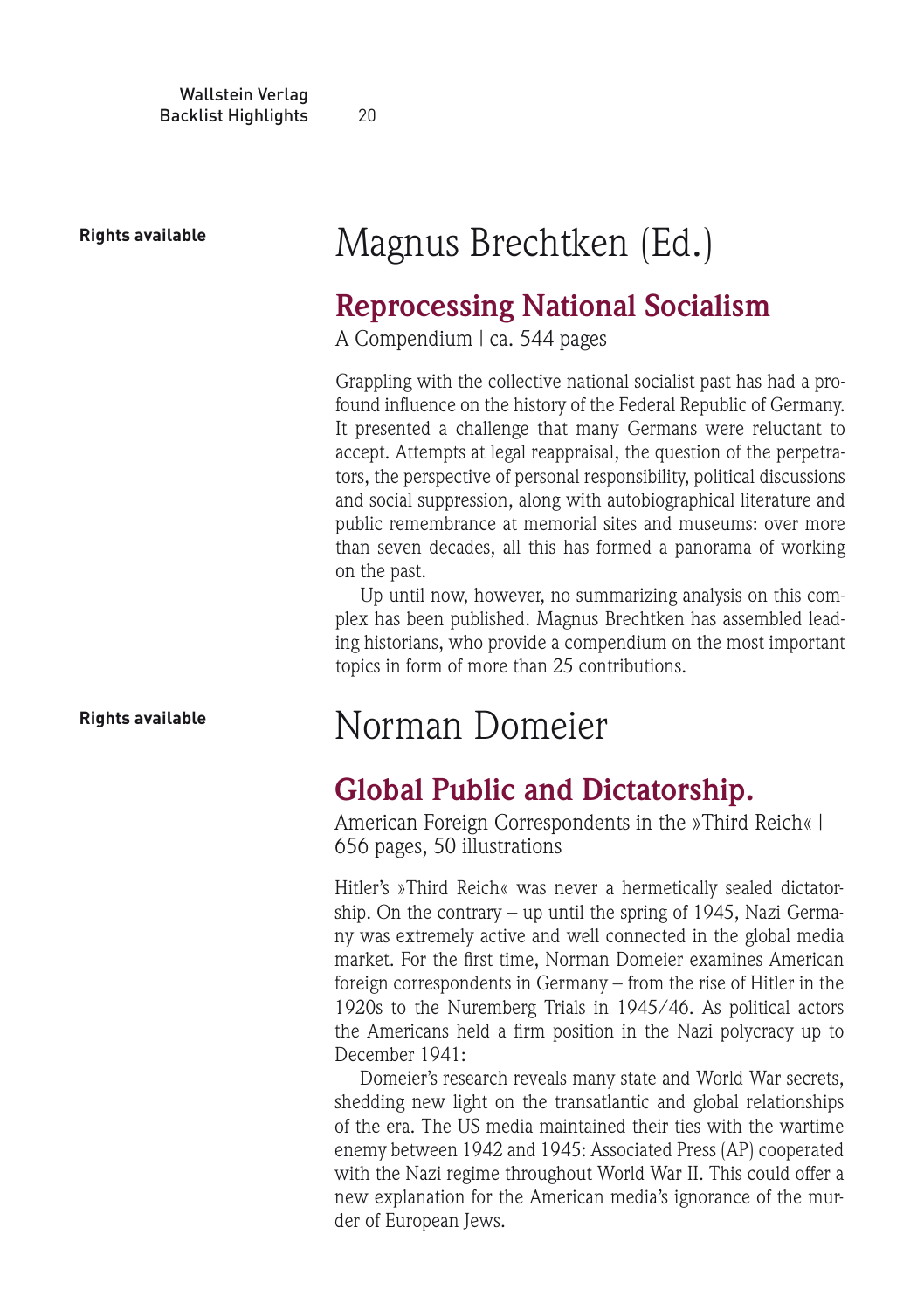## Helena Barop

## **The Poppy Wars**

US global drug policy from 1950 to 1979 | 496 pages

In her history of US American international drug policy, Helena Barop explains why the »War on Drugs« failed. The USA banned cultivation farming of opium in Turkey, only to then experience difficulties in procuring opium for pharmaceutical production. They stopped opium caravans in Thailand, which resulted in a dramatic rise in local prices, thus creating an additional incentive for growing more opium. They sent Vietnam veterans to Mexico, where these showed military pilots how to spray opium fields with herbicides using helicopters. Thirty years later, Mexico is still perishing in a drug war.

Helena Barop investigates why and when drugs started being perceived as a problem in the US, and how the drug authorities have tried to solve this problem.

## Andreas Ludwig (Ed.)

**Rights available**

## **New Towns**

From a Project of Modernity to Authentication | 160 pages, 50 illustrations

New Towns are expressions of utopia: they were intended to eliminate housing shortage in war-torn Europe, provide living space for large-scale industrialisation projects and implement a modern lifestyle. At the same time, they were representations of authority and spatial control.

However, due to structural and social change, new cities age more rapidly than other towns. While some cities were demolished, other New Towns have been reconstructed as cultural heritage sites or rebuilt in other places. The contributions making up this book describe the transformational process of the New Town since 1945 up to this day – with examples from France, Great Britain, Albania, Poland, Hungary, Israel and China – as well as focussing on the urban and historical authenticity of these new cities and their innate histories.

**Rights available**